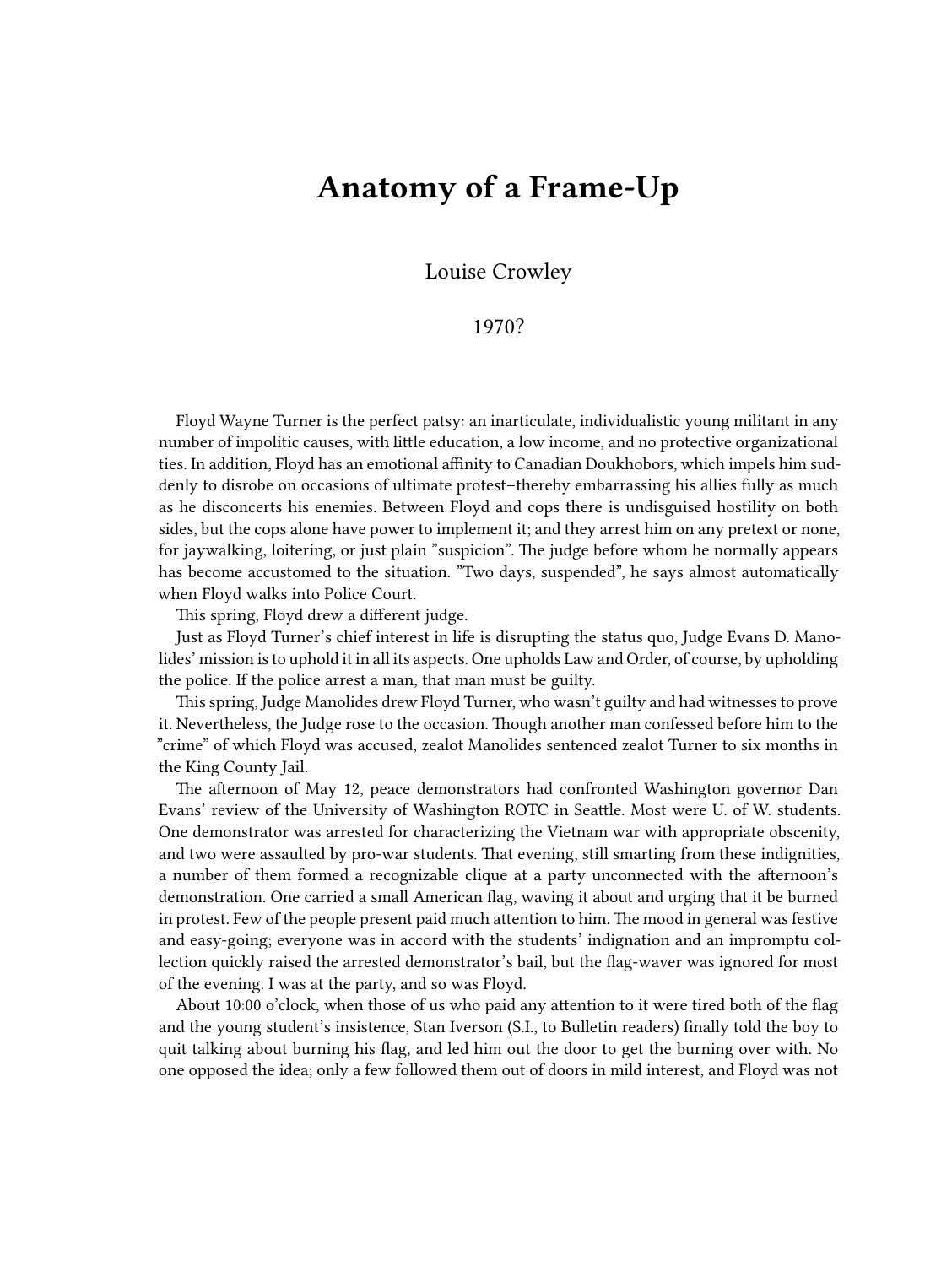among them. Most people there were not even aware of this incident. No one thought of the act as a "desecration", and only the flag-waver thought of it as a protest; burning is the Flag Code's approved way to get rid of an unwanted flag, after all. A little later, the boy who had carried the flag returned with the burned stick, ignored as before, and the flag-burning was soon dismissed from mind. To realistic Stan, a piece of cloth is a piece of cloth.

The party went on, pleasant but noisy, for the sound of electric guitars had attracted a crowd of neighborhood youngsters and the old house was filled far beyond the sponsors' expectations. The landlord of an apartment house across the street called police to complain of the noise. It got even noisier: an old piano was brought up to the front lawn, and with Floyd counting the beats, enthusiastic kids smashed it to pulpwood. About 11:30 I walked home, happily relaxed in the warm spring night and without a thought for the burned flag. Police investigated the neighboring landlord's complaint shortly before twelve, but found the party breaking up by then. No charges were filed.

Some ten days later, Charles Carroll, King County Prosecutor, unexpectedly charged Turner with "desecration of the flag", a gross misdemeanor under Washington state law (and since, a federal offense). Radio newscasts announced Floyd's arrest before it happened, stating that it grew out of the incident at the May 12th party. Bail was \$1,000. Floyd heard this on the transistor radio he carries with him everywhere, and came to us, his friends, for clarification; he did not understand why he had been charged, since he had left the party to help fetch the piano before the flag was burned and had not returned until afterward. We knew no more than he did. Police arrested him, with quite unnecessary bluster, at our house while we were engaged in efforts to get his bail reduced. His trial was set for June 2nd.

By then, Stanley Stapp, publisher of a community weekly in Seattle's North End, and Mrs. Stapp had seen Turner's picture in a newspaper article about the arrest. They had witnessed the incident, realizing that the wrong man had been arrested, they volunteered their testimony to the defense. At the trial they and another eyewitness, Walter Charnley, testified that Floyd Turner was not among the group participating in the burning. All three described the youth who earlier had waved the flag about as being the one who held it for burning–the specific act of which Floyd was accused. He is, as all three testified, stocky and dark, of Asian descent; Floyd is slight and blond. Richard Beyer, with whom Floyd had gone to fetch the piano, told the approximate times of their departure and return; clearly, they were away from the party throughout the burning, the time of which was fixed by other witnesses. Stan appeared, to add what should have been the clincher; he testified that he himself had ignited the flag, and that Floyd was not present either as a participant or as a spectator in the small group surrounding him.

The prosecution's sole witness to the flag-burning was Louis Scott, the neighbor who had called police on the night of the party. He testified–without seeming to observe that spectators found his behavior puzzling–that he had watched the party through binoculars from the time the first people arrived to prepare for it, at about 5:30 p.m. He said that Turner, whom he identified from a photo shown him by police after the party, was moving nervously through groups of people outside the house, carrying the flag, for most of the evening; and that after the piano had been demolished and shortly before the party broke up, Turner had held the flag while another man (whom he could not identify even with Iverson present in the courtroom) set it alight. His testimony was in direct contradiction to that of all other witnesses (and to my own knowledge) that the flag was burned at least an hour before the piano was broken up. No other witness– and some of the people we have questioned since–had seen Floyd holding the flag at any time,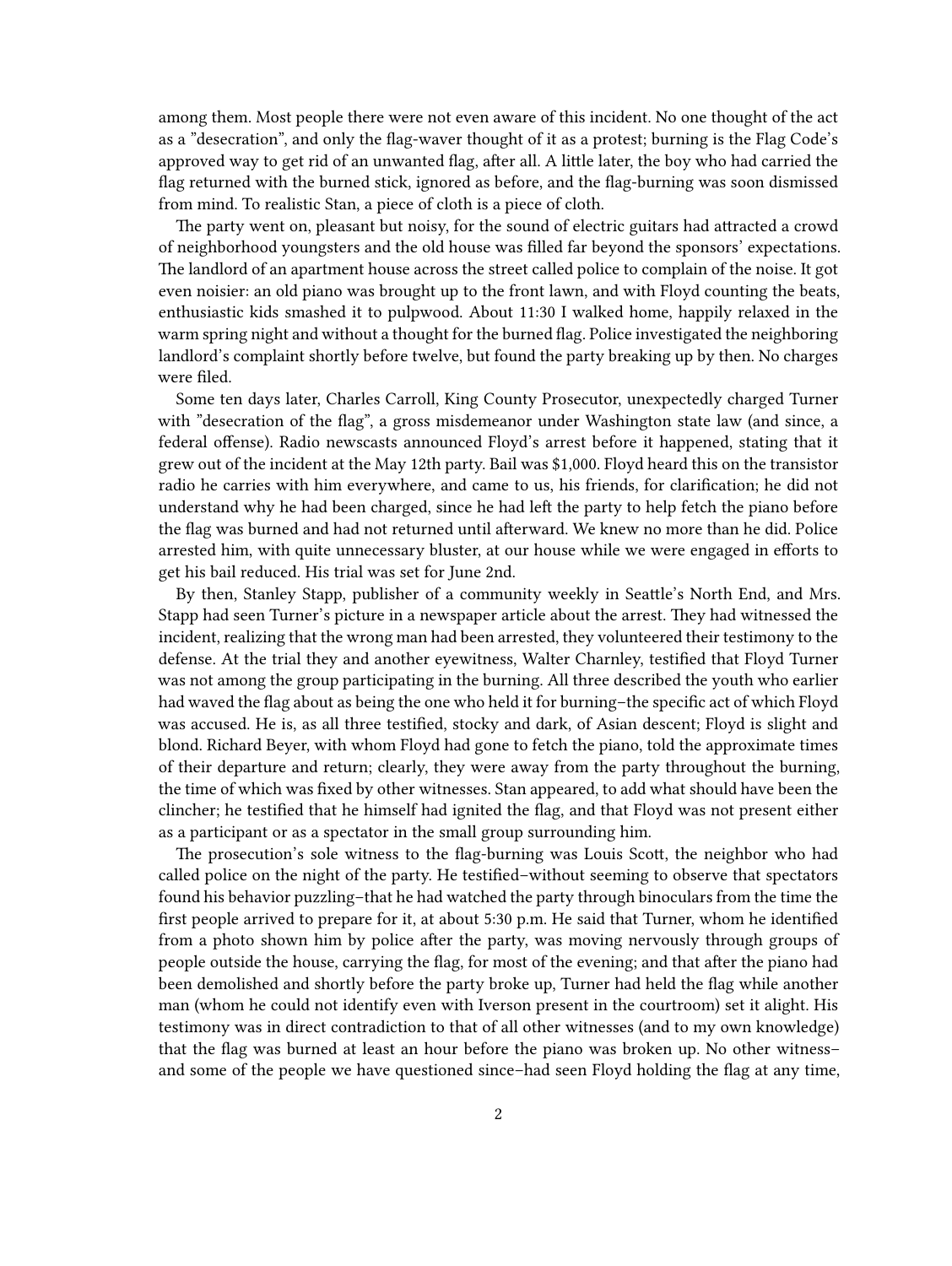though all were in and about the house where the party was held. Scott said that the flag was ignited with a cigarette lighter; Iverson, that he had used matches. At one point, Scott stated that he could see a raised emblem on the lighter; at another point, that the night was so dark at the time of the burning he could scarcely distinguish light clothing from dark. Questioned about the inconsistencies and contradictions, Scott took refuge in religious witness: the judge would have to believe him, because he was a God-fearing man. The judge did.

Other prosecution witnesses were police officers who testified that at another demonstration a week later they had heard Floyd brag of having burned a flag and announce his intention to burn another. This they construed as a "confession", though Floyd's habit of exaggerating his activities is well known to police and was explained to the court. A news cameraman present on that occasion corroborated the policeman's testimony.

The prosecutor was nonplused by Stan's voluntary avowal of the flag-burning, and Judge Manolides stepped into the breach. He questioned Stan extensively about his reasons for burning the flag, and the philosophy that activated them. Stan explained that he was an anarchist, and regarded all governments as tyrannical, and national flags therefore as symbolic of tyranny. In addition, he felt that the flag of the United States was at the moment a symbol also of militarism and the oppression of weaker nations; but in any case a symbol only, not to be confused with the real thing–his act was simply a negation of flag-fetishism. Asked how he, as an anarchist, felt about obedience to law, he replied that those laws which did not conflict with the dictates of his conscience he obeyed without question, because the behavior enjoined by them was that enjoined by his own morality. On occasion, he said, obedience or non-obedience became a matter of expediency–for example, sometimes deliberate disobedience was the only way to force the test of a law's constitutionality. On other occasions, a law might be in irreconcilable conflict with his moral principles, in which case he would be bound in conscience to disobey it. When Judge Manolides asked specifically about the flag-desecration law, he answered that at the time he burned the flag he was not aware that burning constituted desecration, and still doubted it; but that in any case the law was of dubious constitutionality. The judge then asked whether he felt bound to obey perjury laws. Stan explained that though he questions the efficacy of putting people in jail for lying, he considered it highly immoral to bear false witness or to be untruthful in any matter of substance.

No transcript is kept of Justice Court trials in King County, so the exact words of Judge Manolides' summation are tragically lost. In essence, it was as follows: All defense testimony other than Iverson's is irrelevant. The person described by defense witnesses as having held the flag is not present in this courtroom, hence cannot be presumed to exist. (Malthusians take note: the population problem has just been conjured away.) Iverson's testimony is utterly worthless: the man is an admitted anarchist, with no respect for law by definition; therefore he cannot be expected to co-operate with legal procedures, nor feel bound by the law against perjury. Disapproving of the flag-desecration statute, he would go to any lengths, including false confession, to obstruct efforts to gain a conviction under it. Nothing he says can be believed. Mr. Scott, on the other hand, is a devout, respectable man, deeply troubled by the sacrilegious act he witnessed at close range, in ample light, with fine binoculars. His truthfulness is attested by his religiosity; defense witnesses, most of whom took secular oaths, did not so establish theirs. The defendant himself confessed, in the presence of police officers, whose veracity is unquestionable. There is far too much flag-burning going on in this country. Freedom is not the right to do as one wills, but the freedom to do what is right. There are two reasons, and two reasons only, for sentencing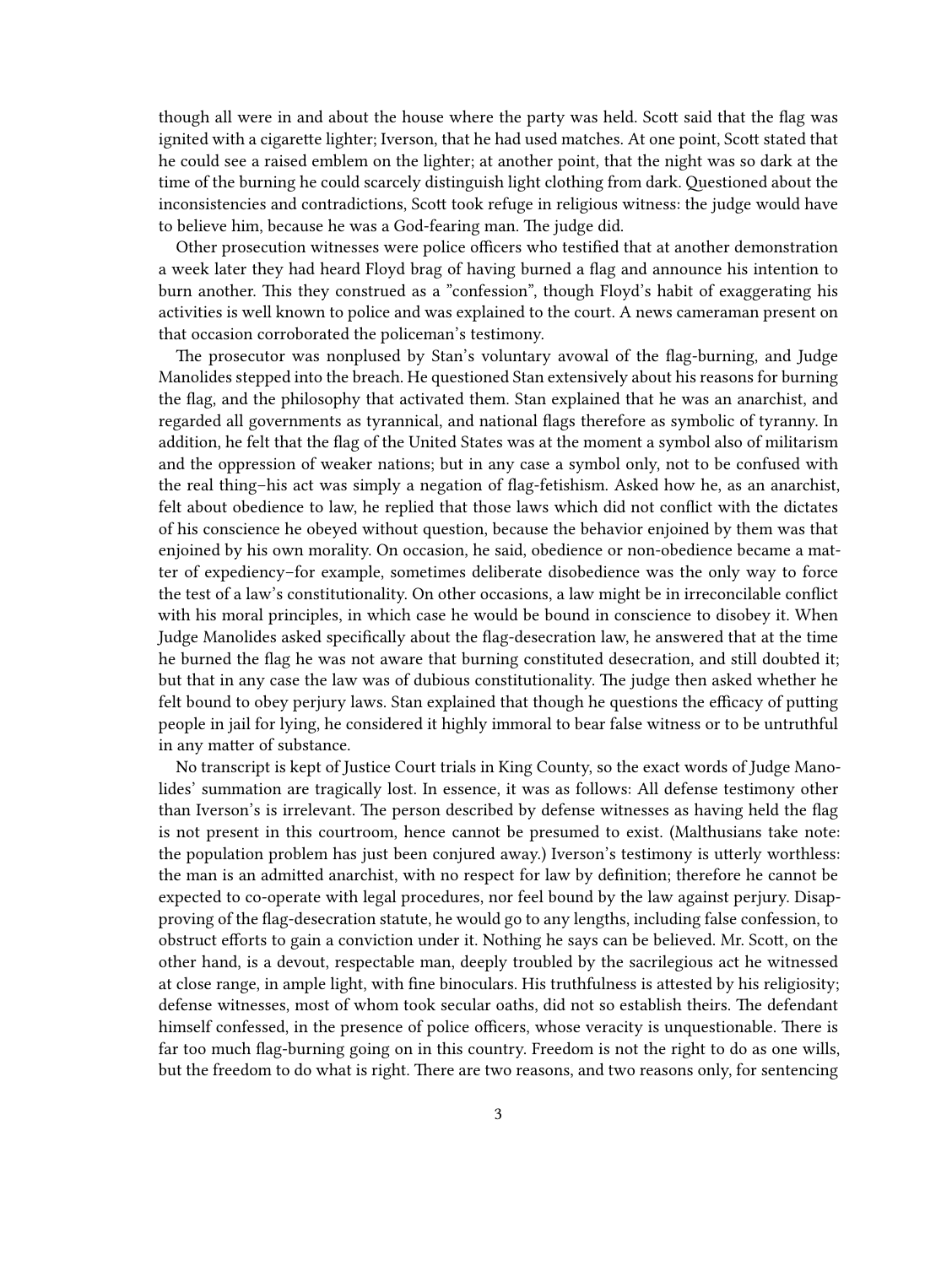wrongdoers: wrongdoing must be punished, and potential wrongdoing must be deterred by the example of stern punishment. Floyd Turner will burn no more flags for six months. Let others contemplating such acts observe that they will be punished by the maximum sentence allowable.

While a bewildered Floyd was asking his attorney why the police didn't turn him loose and arrest Stan, Manolides added a \$500 fine to his jail sentence and set the appeal bond at \$3,000. Iverson was not charged, either with flag-desecration or with perjury.

Notice of appeal was filed immediately. When the Superior Court received jurisdiction, Floyd's attorney, Ed Wood of the Legal Services Center, asked for reduction of bail. In denial, Superior Court Judge Mifflin cited the adverse publicity he feared would accrue, should he reduce bail in a case of such emotion-charged nature–thereby admitting an intimidation that clearly violates judicial ethics. In that, Evans Manolides set his ample precedent. Apparently James Mifflin intends to follow it.

Floyd, therefore, remains in King County Jail, for whether or not a person is guilty of any other crime, that of Being Without Money is itself heinous enough to warrant incarceration. Last week, one of the jail trustees held a note to the window of Floyd's tank, to inform his patriotic fellowprisoners that Floyd Turner is a flag-burning nigger-loving-jew-communist-peace-rat, and Floyd was beaten twice before guards removed him from the bullpen and placed him in a one-man cell for his belated protection.

Because Floyd's plea of innocence did not raise issues within its scope, the American Civil Liberties Union was unable to enter the case until after his flagrantly unjust conviction. It has associated itself with the appeal, and ACLU attorneys are working with Ed Wood, continuing efforts to get bail reduced or, failing that, to secure a speedy re-trial. In the normal course of events, the appeal can probably not be heard until the full session of Superior Court. Floyd may well serve the whole jail sentence from which re-trial will absolve him–too late.

LC

## [boxed]

Floyd is my friend, and he's a kid who has troubles enough without a jail term, so it hasn't been easy to write with even relative objectivity about what's happening to him. That had to be done, though, as a sort of fact-sheet on his case. The question that remains is: Why? Why was it Floyd who got framed, when by any familiar standards, the more effective revolutionary (for whom no frame would have been necessary: he did burn the flag) would be the one to put behind bars? True, Floyd is more vulnerable than Stan, precisely because he has been ineffective and hence without much support; and true, cops hate him. These are reasons enough for his being arrested, but not for the bullheaded insistence on convicting him despite all credible testimony, on a charge certain to elicit every bit of the support he does have. Nor for the Superior Court's refusal to lower a bond designed solely to assure his remaining in jail while appeal is pending. Knowing Floyd, it's hard to believe he could be dangerous enough to deserve such concern. Stan, it seems without question, could be; yet Stan was allowed to walk away from the courtroom in which he had just confessed under oath to the same "crime". Perhaps it is just because Stan is an articulate, self-assured, conscious revolutionary capable of defending the act (even when he did it casually and without full intent) that he has not been charged; Stan uses a courtroom in the classic Haymarket tradition, as Manolides observed and as others may remember from earlier encounters.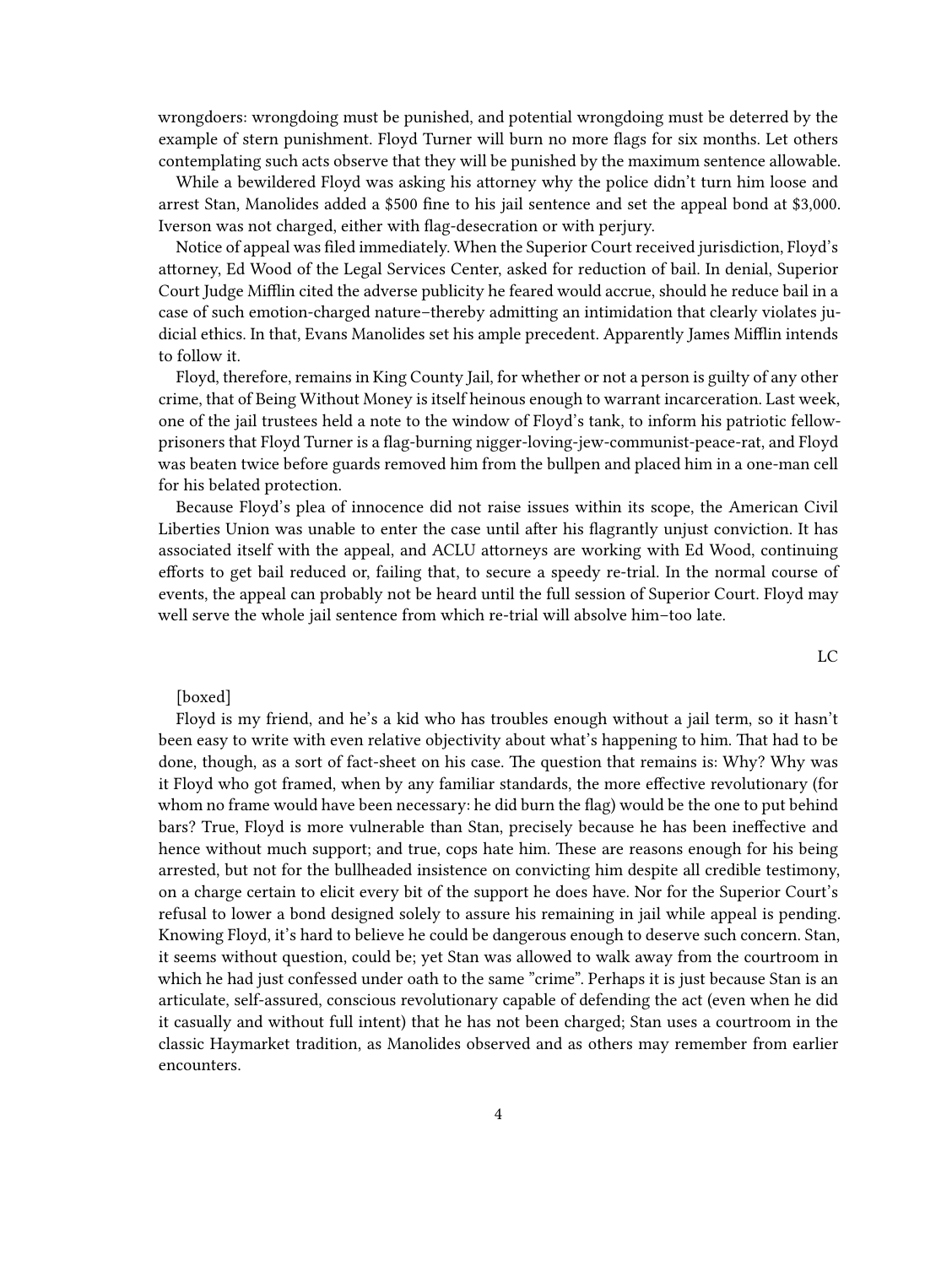I'm not immune from the common tendency to fear what I do not understand, though, and my spine prickles at the tenacity with which the State holds onto Floyd Turner. I suspect it knows what it's doing, that the chaotic, disoriented, unpredictable militancy I'd already taken to describing locally by the adjective "floydian" is precisely what it's most intent on curbing. If so, that's what it estimates as the greatest threat. It should know. Let's take its estimate as a working hypothesis, and try it out in the lab. LC

[Transcribed from the original Seattle Group Bulletin, April 25, 2012 by Dotty DeCoster]